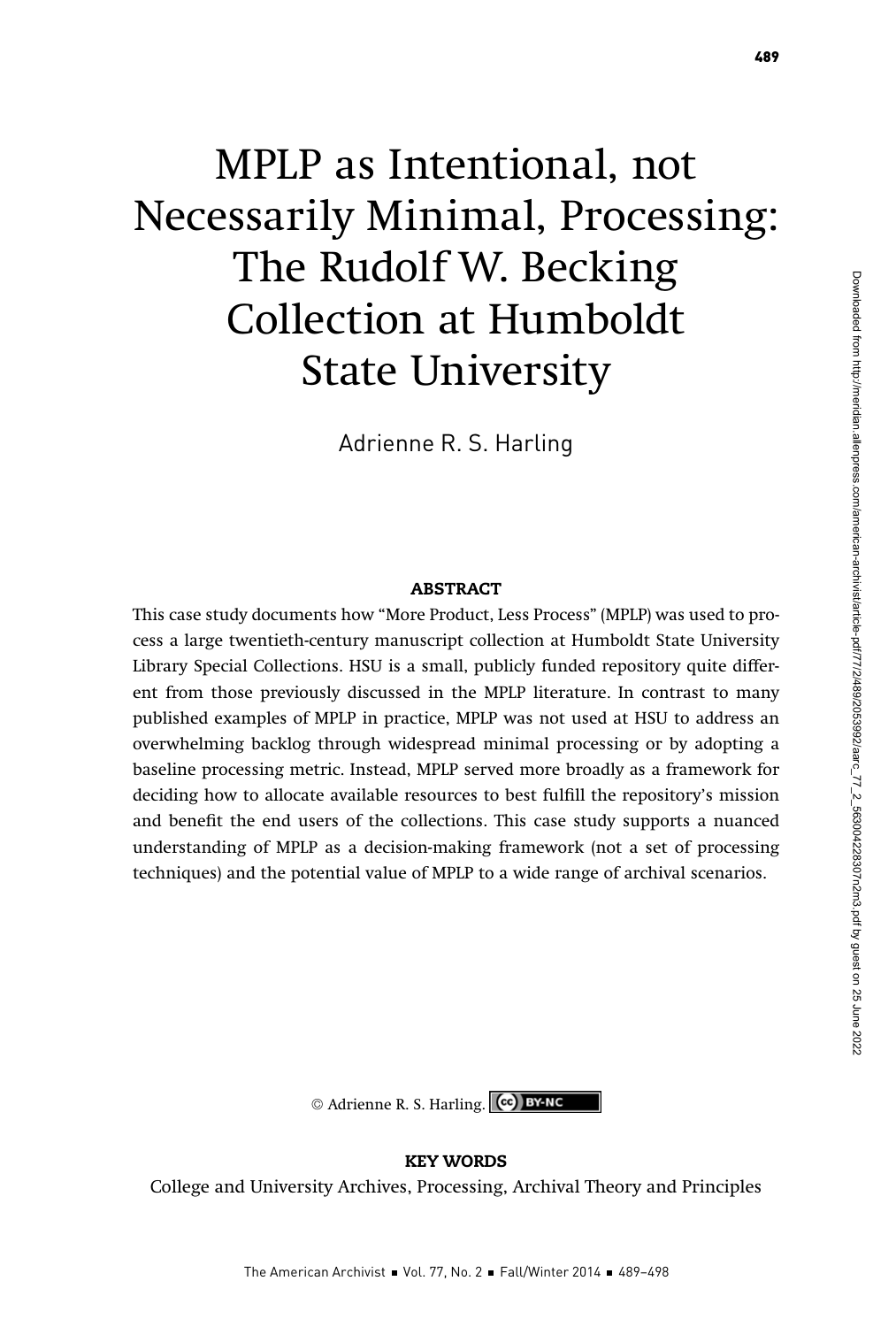In their 2005 article "More Product, Less Process: Revamping Traditional<br>Archival Processing," Mark A. Greene and Dennis Meissner implored archi-<br>price to leave their was positive star leads simile scaths to adjact a swart n their 2005 article "More Product, Less Process: Revamping Traditional vists to lower their processing standards significantly to reflect accurately the nature of contemporary archival collections. They argued that in the majority of cases, archivists can only afford to process collections to a very basic level. They called this "minimal processing" and described specific guidelines for how to implement it.1 The term "MPLP" (an acronym for the title of the article) was quickly adopted in the archives community to refer to the concepts that Greene and Meissner presented in their 2005 article.

In a follow-up perspective piece five years later, Mark Greene acknowledged that MPLP had been interpreted "in some circles" as a "one-size-fits-all approach to processing."2 This is an interpretation that the authors had warned against in their original article. Greene and Meissner had stated clearly that they were arguing against the practice of using one processing standard to fit all collections and circumstances. Rather, they were suggesting that archivists accept a wider range of processing levels to make the daunting math of backlog management start to approach feasibility. A minimum processing standard would be established to address problems of unmanageable backlogs, and processing above and beyond that minimal standard would be thoughtfully determined on a case-by-case basis. Greene and Meissner made a strong case that timeconsuming traditional processing protocols should not be implemented when they jeopardize the most basic access to growing numbers of collections in the backlog.3 However, their primary point was that processing decisions should be customized to each collection and/or series based on the "mission, audience, and resources of the present."4

While Greene and Meissner did not present MPLP as synonymous with minimal processing, the association between the two terms has become so close that the lines between them are sometimes blurred. Several factors contribute to this. First, the original article focused on a textbook scenario describing when minimal processing is most warranted and did not illustrate how MPLP might be applied in different kinds of repositories. Greene and Meissner's message was targeted at large, formal archives with climate-controlled storage, an unwieldy backlog of unprocessed collections, and a permanent staff of multiple archival specialists. Their description implied that those processing collections in this setting would be doing meticulous work including item-level arrangement, comprehensive preservation tasks, and well-researched and carefully written finding aids. Meanwhile, new collections would be acquired at a steady rate (adding to the already unmanageable backlog), donors would regularly inquire about why their collections were not yet available, and researchers would be unaware that the collections in the backlog existed.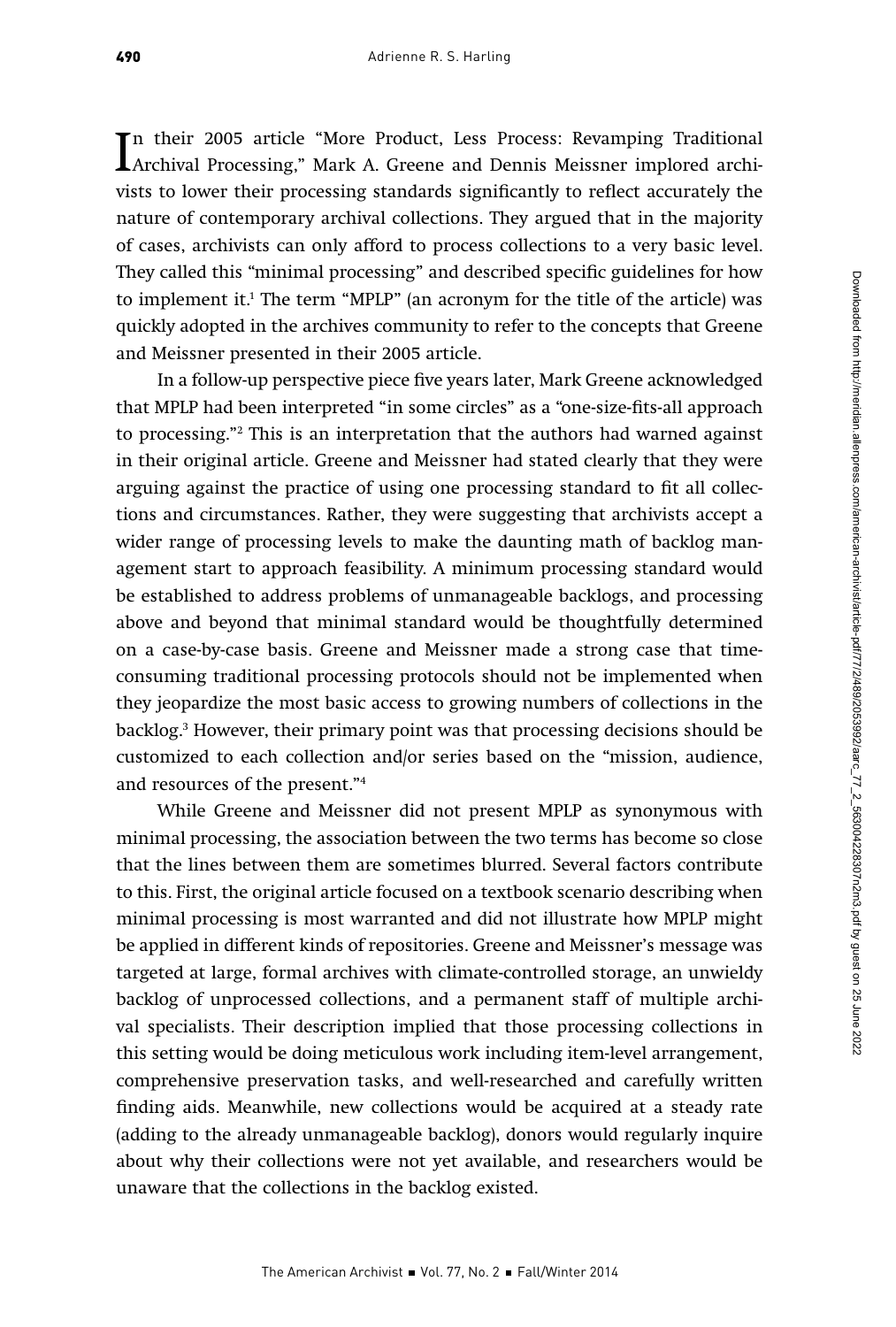The year after the debut of MPLP, two case studies were published on implementing MPLP at repositories that closely resembled Greene and Meissner's textbook scenario. Christine Weideman and Donna McCrea each wrote about implementing MPLP in large repositories with unmanageable backlogs (Yale University and the University of Montana at Missoula, respectively). At Yale, minimal processing was not only applied to collections in the backlog, but was adapted to maximize time-saving opportunities and resources during the acquisition of new collections. At both institutions, custom decisions were made for each collection and/or series, and some exceptional collections received more traditional processing. However, in both cases implementing MPLP meant that minimal processing was the rule and more detailed processing was the rare exception.5

Another factor leading to the close association between MPLP and minimal processing was Greene and Meissner's proposed processing metric that, if adhered to, would limit how much flexibility could realistically be applied to processing decisions. Despite their warning against processing proscriptions, they suggested that "large twentieth-century collections" should be processed at an average of four hours per linear foot. As Carl Van Ness pointed out in his critique of the original MPLP article, such a metric does not allow much flexibility to address the variety of collections for which many repositories are responsible. It also does not realistically factor in the wide range of staffing patterns that exist in archival repositories.<sup>6</sup> The MPLP metric suggests minimal processing as a primary tool to be used across repositories and for most collections.

Finally, the strong language Greene and Meissner used in their discussions of traditional processing practices and the archivists who employ them confused some readers as to which aspects of traditional processing are "baby" and which are "bathwater." In what Van Ness described as a "harsh assessment of the archives profession,"7 Greene and Meissner made the case that the professional archives culture had not responded to a significant body of previously published literature that pointed to the very guidelines they were restating and further defining. They referred to archivists who are imprisoned by "chains of unhelpful practice that hold us to inadequate productivity"; that "have utterly failed to come to grips with a critical administrative reality"; that "evince a dismaying lack of concern for user access to our holdings"; and so on.8 While Greene and Meissner were successful in engaging archivists in a discussion about the need for change, the tone of their argument skewed my own initial understanding of their message as "minimal processing is good, traditional processing is bad." More focused study of the authors' ideas and discussions with my supervisors corrected that impression, but Greene and Meissner themselves have reported many instances in which archivists have misinterpreted MPLP in much the same way.<sup>9</sup>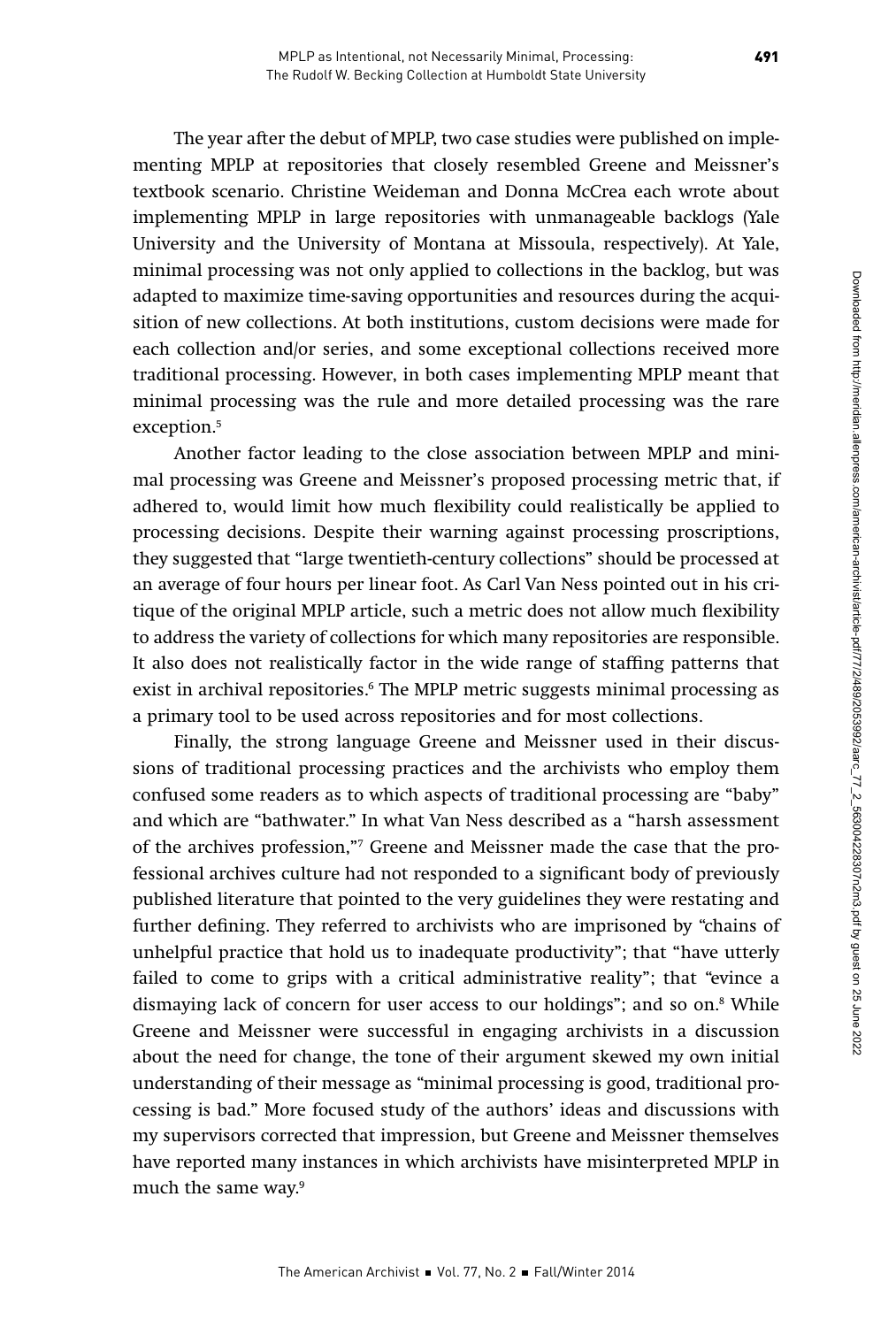At Humboldt State University (HSU), an archival setting very different from Greene and Meissner's textbook scenario, we did not apply MPLP as a programmatic approach to backlog management; it did not inspire a new processing standard; and it did not provoke use of processing metrics. HSU Special Collections is a small repository with a low accession rate and a significant but manageable backlog. Processing to various levels based on the available resources and the content, size, and condition of collections has been the norm at HSU since the archives was established. However, when MPLP training was included as part of a grant to process the Rudolf W. Becking Collection (a large twentieth-century collection), MPLP proved to be valuable as a conceptual foundation for making better processing decisions even without a structured repository-wide program in place.

At HSU, MPLP provided a strong grounding in the fundamental mission of archival work and a conceptual framework for prioritizing processing activities according to that mission. We used MPLP principles to decide what processing activities to undertake (from the full spectrum of minimal to traditional) and how to invest our available resources to yield the greatest potential returns to the end users of the collection. This case study is intended to provide a counterpoint to examples of MPLP implementation in more textbook scenarios, to illustrate a broader application of MPLP, and to explore potential benefits of MPLP for repositories and collections of all types.

# **Background**

## Humboldt State University Library Special Collections

While not a formal archives within a research institution, HSU's special collections serve an otherwise unmet need for scholars and other researchers interested in Humboldt County or the broader northwestern California area. HSU Library is the only academic library at a public, four-year university in a greater than two-hundred-mile radius, and donors to its special collections often have a strong desire for their materials to remain in the region. HSU is an example of a different but not uncommon kind of archival repository—one that provides unique archival resources and services from a small department in a library where the institutional commitment to archives is not central.

HSU does not have environmental controls. The acquisition rate is relatively low, under a hundred cubic feet per year. Approximately five thousand cubic feet of holdings are available to researchers, with a relatively manageable backlog of a thousand cubic feet. Most unprocessed collections are minimally described on the website and made available to researchers by appointment.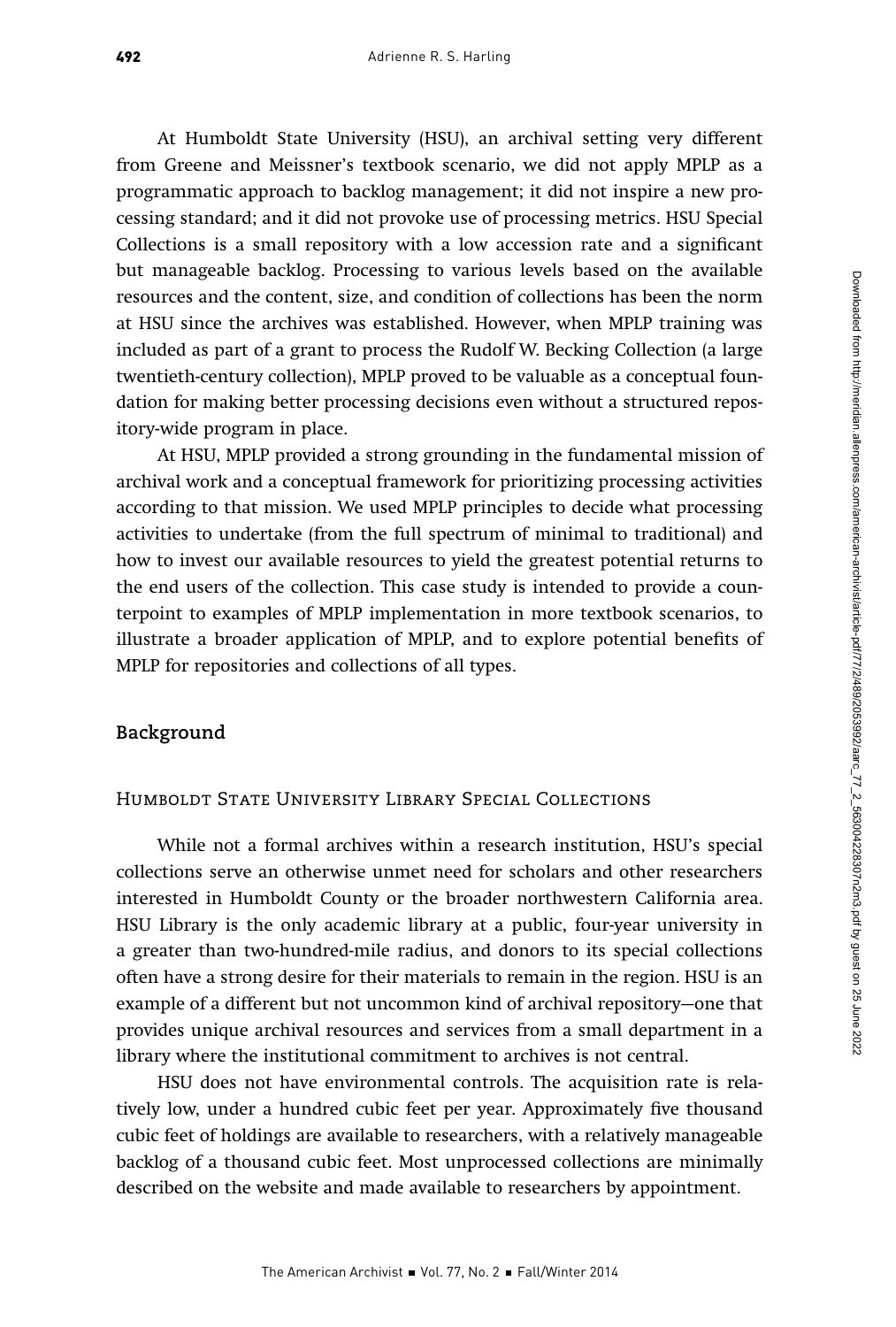HSU's dedicated archives staff averages 1.3 full-time equivalent (FTE) per year. This includes staff for the reading room, which is managed through a combination of supervision and trust in the goodwill of patrons (not formal registration or management of belongings as is common at larger archival institutions).

# Uncovering California's Environmental Collections

The Becking Collection was processed between 2010 and 2012 with funds from a collaborative grant: "Uncovering California's Environmental Collections: A Collaborative Approach."10 This grant provided HSU with funds for a half-time, two-year, temporary position of processing archivist, which I filled. Eight other repositories also received funding from the grant, which focused on describing and making available forty-one environmentally themed archival collections that had previously been inaccessible to researchers. Grant participants were trained in MPLP and Archivists' Toolkit through SAA workshops; the decision whether or not to use MPLP or Archivists' Toolkit for the processing was left to each repository. Many institutions did implement MPLP and completed their processing projects more efficiently than originally expected. In these cases, the institutions were able to apply remaining funds to processing additional collections. All of the participating institutions generated EAD finding aids that were published on the Online Archive of California. Providing processing metrics to the grant administrators (California Digital Library) was encouraged but not required.<sup>11</sup>

Two months after my position started, the HSU archivist and I attended a grant-sponsored SAA workshop on Implementing MPLP.12 Studying MPLP stimulated discussions between us about the bigger picture of archival preservation and access at HSU. The resulting processing decisions about the Becking Collection reflect storage without climate control, uncertainty about future staff, the size and nature of the backlog, and the role of knowledgeable reference services in providing access to archival collections at HSU. In the spirit of MPLP, we set out to do only as much processing as would ensure good-enough preservation and access to the collection in light of our specific resources and circumstances.

## **The Rudolf W. Becking Collection**

Rudolf W. Becking was a scientist and activist focused on environmental management in Humboldt County and the surrounding region in the 1960s through the 1990s. He was a professor of forestry and natural resources at Humboldt State University, with expertise in redwoods, sustainable forestry, and plant community ecology. Influenced by his upbringing and education in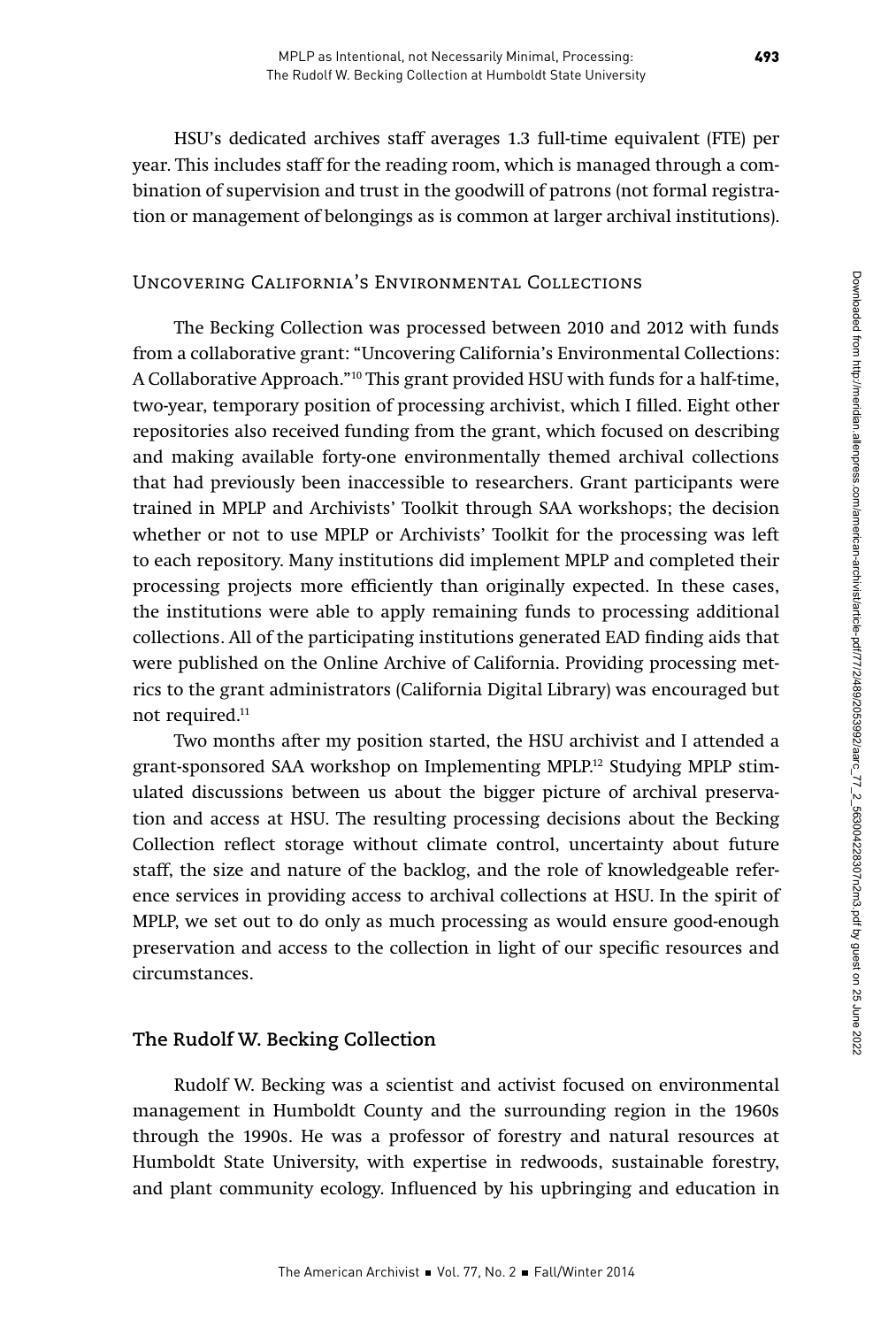Indonesia and the Netherlands, Becking had an entirely different view about forest management than most of his colleagues in the United States. He was an early environmentalist, effecting local and national policy including the establishment and expansion of Redwood National Park.

The personal papers that Becking donated to HSU include international correspondence between Becking and his colleagues, manuscripts of articles and books, data and research products, curriculum materials and teachingrelated projects, records of involvement with local municipalities, photographs, illustrations, soil samples, and much more. His materials include significant content regarding northwestern California ecology and environmental politics. The Becking Collection is one of many environmentally related collections that make HSU a rich resource for primary source materials about natural resources industries as well as environmental activists and organizations.

#### **PRESERVATION**

Greene and Meissner proposed climate control as a foundation for minimal processing. Their argument was that climate control itself would serve as adequate preservation for most large contemporary collections and that additional time-consuming efforts (such as refoldering and paper clip removal) would generally not result in enough improved preservation to make it worth the resources. Given the lack of climate-controlled storage at HSU, we used the MPLP framework to develop a custom strategy in which we would only implement preservation tasks that were likely to make a significant difference and were also relatively time efficient. For example, we removed staples only when they were rusted at the time of processing. We used interleaving between newsprint and nonnewsprint materials, but did not photocopy the extensive newspaper clippings in the collection. We used Mylar sleeves for selected photos, but did not separate photos from their surrounding materials. We did replace metal paper clips with Plastiklips, took items out of their original binders and envelopes and placed them in archival folders, and photocopied items printed on Thermofax and other extremely unstable papers.

However, we also encountered some materials that we felt warranted exceptions to this processing approach. These included unique items that required special preservation and/or storage attention, such as hundreds of sputograms (a mixture of saliva and soil applied to absorbent paper, dried, and mounted to backing paper on which additional information is added), herbaria specimens, mixed media, and oversized materials. In each of these cases, we had to make individual decisions, which itself took time. However, MPLP provided a framework that we used to evaluate the unique circumstances we faced. Ultimately, we chose to research the chemistry of the sputograms, to coordinate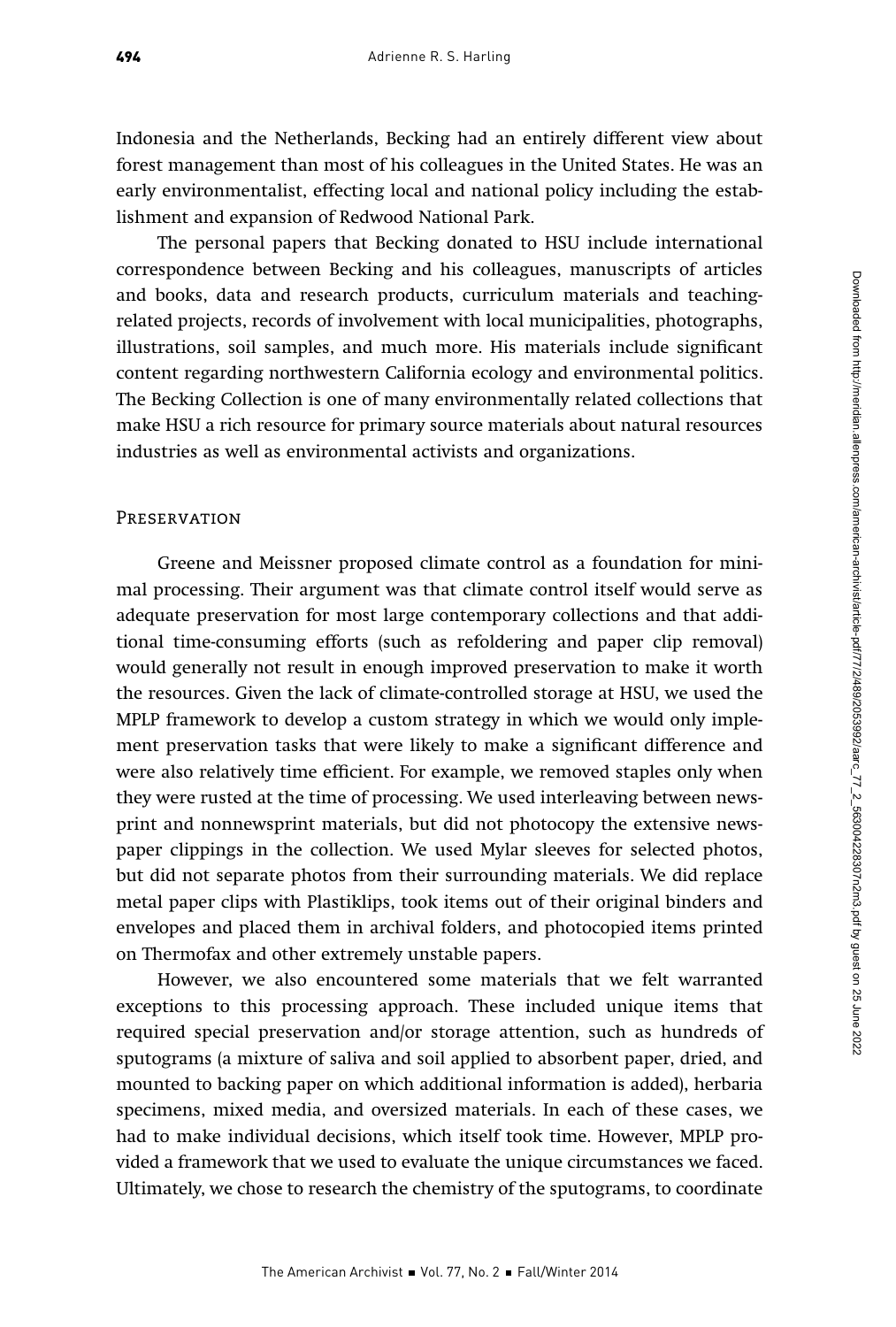the donation of herbaria specimens to our campus herbarium, to intensively process sections of the collection with especially high value, and to develop custom preservation plans for the different media in the collection.

In this process, we followed MPLP guidance on making exceptions to minimum processing in the case of high-value content. For example, the Becking Collection includes a series about Humboldt County logging history that comprises dozens of previously unavailable historical photographs and several rare documents. This series was carefully and comprehensively processed (item-level appraisal, preservation photocopying, sleeving of all individual photographs, and removal of all metal fasteners). However, in some of the cases requiring unique decisions, it was not the intellectual content of the materials that warranted higher-level processing, but the logistics of their storage and the limitations of our storage facilities. Examples include oversized and rolled items that were eventually stored in large textile boxes and digital files that were appraised, migrated to readable file formats, and backed up from 3.5-inch disks to a hard drive.

## Arrangement

The Becking Collection went through many moves and came to HSU in three installments over six years. A relatively large collection (122 cubic feet after processing), it was not in any particular order at the start of processing.

Making sense of, or "grokking" the collection as we call it at HSU,<sup>13</sup> was perhaps the processing task most dramatically affected by MPLP principles. Before learning about MPLP, I read samples of the contents of the binders and envelopes to understand the creator, the nature of his work, the relative research values of different parts of the collection, and how the collection was organized. However, my interest as a researcher all too easily eclipsed my judgment about time management as an archivist, illustrating a point Greene and Meissner made about some of the work archivists do being of primary benefit to themselves.

Learning about MPLP discouraged me from doing item-level work; however, my supervisors assured me that reading enough to arrange and describe the collection meaningfully was important. With this directive and the principles of MPLP, I developed a clear focus about the purpose of my investigation of the collection contents and did only as much as needed to serve that purpose. Tangential fascination with the collection contents gave way to a focused approach to establish basic familiarity with the collection and its creator. This initial investment saved time at later stages of processing because of the resulting clear arrangement scheme.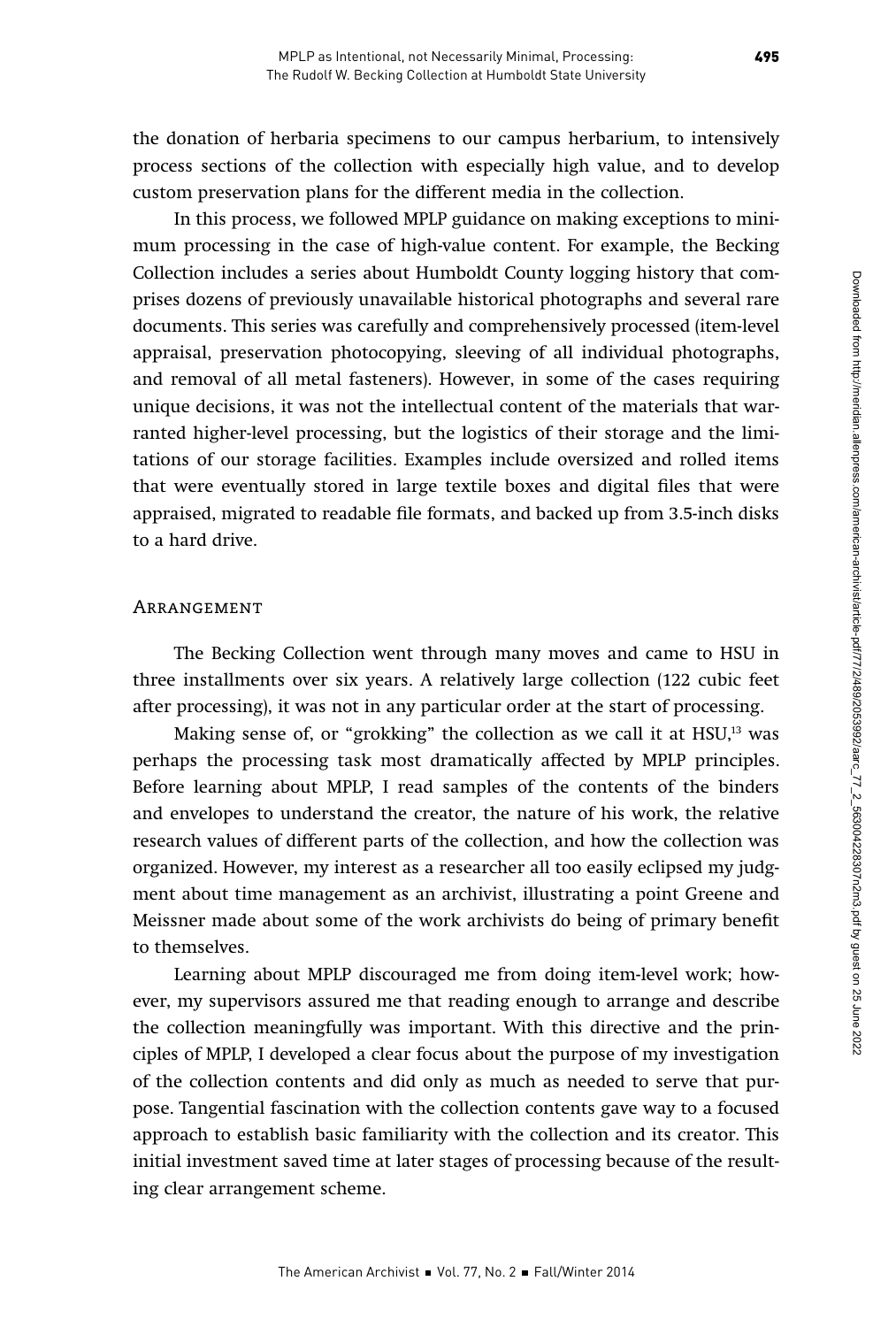## **DESCRIPTION**

For description tasks, I applied MPLP principles as well. I identified when to conduct research to provide more detailed descriptions and concluded that I wrote the highest-quality and lowest-cost series descriptions at the time of processing, when information gathered from exposure to content through preservation activities was fresh in my mind.

The MPLP framework also helped me recognize opportunities to maximize the ratio between time costs and long-term researcher access. For example, I noticed that Becking often wrote detailed summaries of his projects in correspondence with his colleagues. I saved time by quoting these passages for the finding aid rather than composing original descriptive text. This allowed for greater access to the content through detailed description, with minimal time input. Similarly, I found that detailed folder labels could bring out the nuances within a broader topic or capture hidden topics within folders, improving access throughout the collection without writing extra paragraphs in the finding aid.

## **Project Outcomes and Lessons Learned**

Processing the Becking Collection resulted in 122.0 cubic feet (ninety-four record storage boxes and nine oversized boxes) of mixed materials adequately prepared for long-term storage in a basement (with stable but not externally controlled temperature and humidity) and an EAD finding aid (available through the Online Archive of California).14 While the majority of unprocessed collections at HSU are listed on the Special Collections website and made available by appointment, the Becking Collection was one of the few that was not suitable for researcher access before it was processed, so this project broadened what is available to researchers pertaining to the natural resources of northwestern California.

If understood as a synonym for minimal processing, MPLP would have been implemented differently than it was at HSU with the Becking Collection. As the processing archivist, I likely would have made specific rules to follow such as do not exceed a processing rate of four hours per linear foot, do not do preservation tasks, do not look inside folders, do not look at individual items, and so on. Instead, implementing MPLP prompted me to focus on the question, how can I best spend my time to provide the highest quality and quantity of access to HSU's collections for the researchers who will use them? In this way, MPLP principles served as a guide in developing efficient processing strategies well beyond Greene and Meissner's specific minimal processing recommendations. MPLP became the basis for how I approached the processing work flow. Any time that efficiency waned, or the rhythm of my work was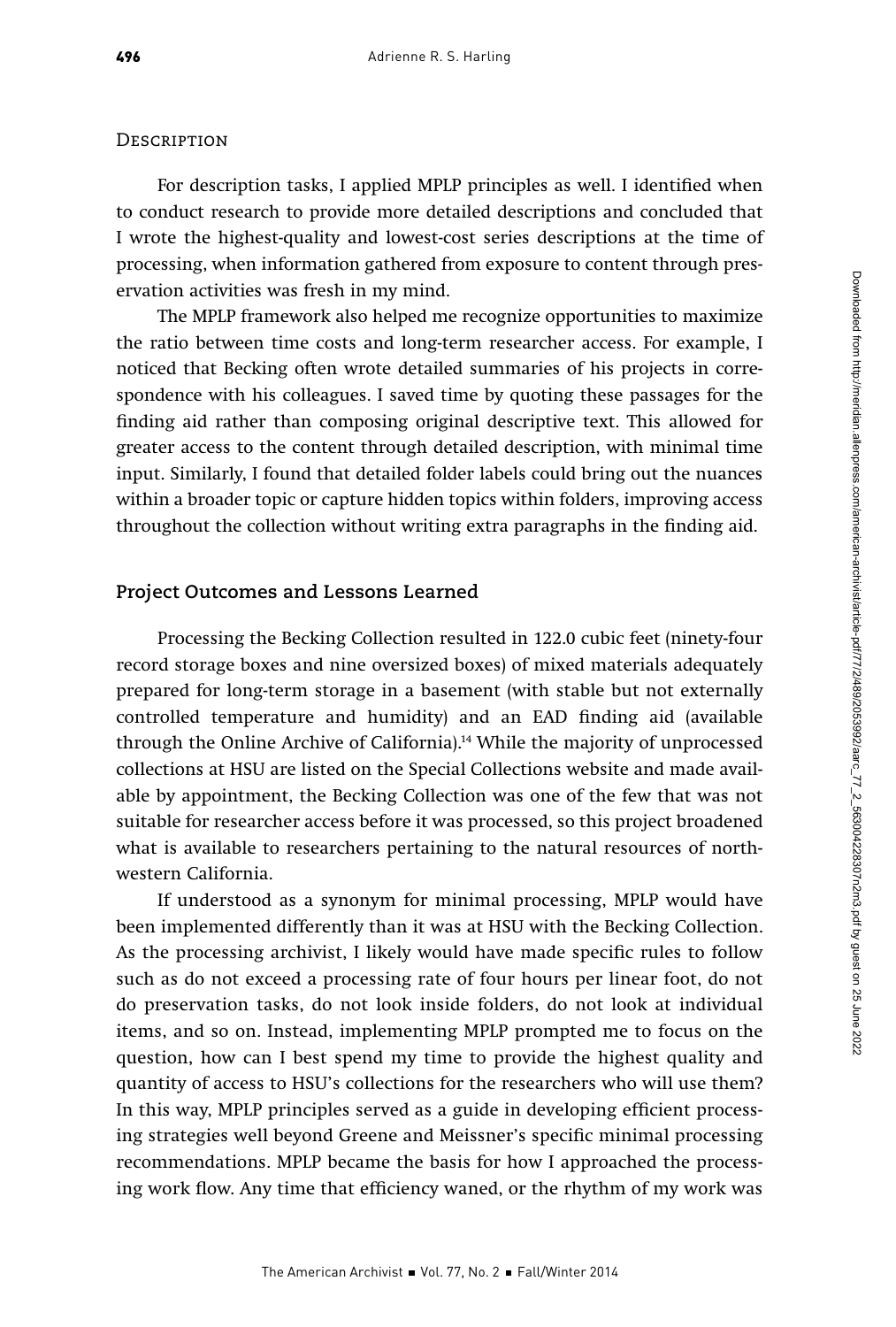interrupted, I would "think MPLP" to find a streamlined solution that kept as the goal a reasonable balance of time efficiency and benefits to the end user.

# **Conclusion**

MPLP was initially framed around managing and/or preventing backlogs at large formal archives by using minimal processing practices. However, the message and value of MPLP apply broadly to the diverse realities influencing processing decisions at any given holding institution. MPLP is a conceptual model that can be used to navigate the tradeoffs between quantity and quality of processing and access in any circumstance. As Greene and Meissner themselves put it in one of their many attempts to clarify their original message: "MPLP recommendations are broad strokes that can help archivists make decisions about balancing resources so as to accomplish their larger ends and achieve economies in doing so. Practitioners must shape them into their own institutional contexts."15 At HSU, where special collections are secondary to the information needs of undergraduates and a significant portion of use of the archival collections is by researchers new to primary sources, MPLP helped establish the priorities for processing the Rudolf W. Becking Collection that were most suitable to our end users.

## **NOTES**

- <sup>1</sup> Mark A. Greene and Dennis Meissner, "More Product, Less Process: Revamping Traditional Archival Processing," The American Archivist 68 (Fall/Winter 2005): 208–63.
- <sup>2</sup> Mark A. Greene, "MPLP: It's Not Just for Processing Anymore," The American Archivis, 73 (Spring/ Summer 2010): 175–203.
- <sup>3</sup> Greene and Meissner, "More Product, Less Process," 208–63.
- <sup>4</sup> Greene, "MPLP: It's Not Just for Processing Anymore," 175–203.
- <sup>5</sup> Christine Weideman, "Accessioning as Processing," The American Archivist 69, no. 2 (2006): 274–83; Donna E. McCrea, "Getting More for Less: Testing a New Processing Model at the University of Montana," The American Archivist 69, no. 2 (2006): 284–90.
- <sup>6</sup> Carl Van Ness, "Much Ado about Paper Clips: 'More Product, Less Process' and the Modern Manuscript Repository," The American Archivist 73, no. 1 (2010): 129–45.
- <sup>7</sup> Van Ness, "Much Ado about Paper Clips," 129–45.
- <sup>8</sup> Greene and Meissner. "More Product, Less Process," 208–63.
- <sup>9</sup> See Dennis Meissner and Mark A. Greene, "More Application while Less Appreciation: The Adopters and Antagonists of MPLP," Journal of Archival Organization 8 (2010): 3–4, 174–226. An example from page 199 reads: "It seems like every few months we see a spate of A&A list postings on a new MPLP thread declaring that MPLP approaches require a processing archivist to always do this, or to never, ever do that, or to live in shame if they don't maintain a seasonal batting average of 400 (boxes per year)."
- <sup>10</sup> "Uncovering California's Environmental Collections: A Collaborative Approach" was coordinated by the California Digital Library, administered by the Council of Library and Information Resources as part of its Cataloging Hidden Special Collections and Archives Program, and funded by the Andrew W. Mellon Foundation. Finding Aids for 36 of the 41 collections processed through